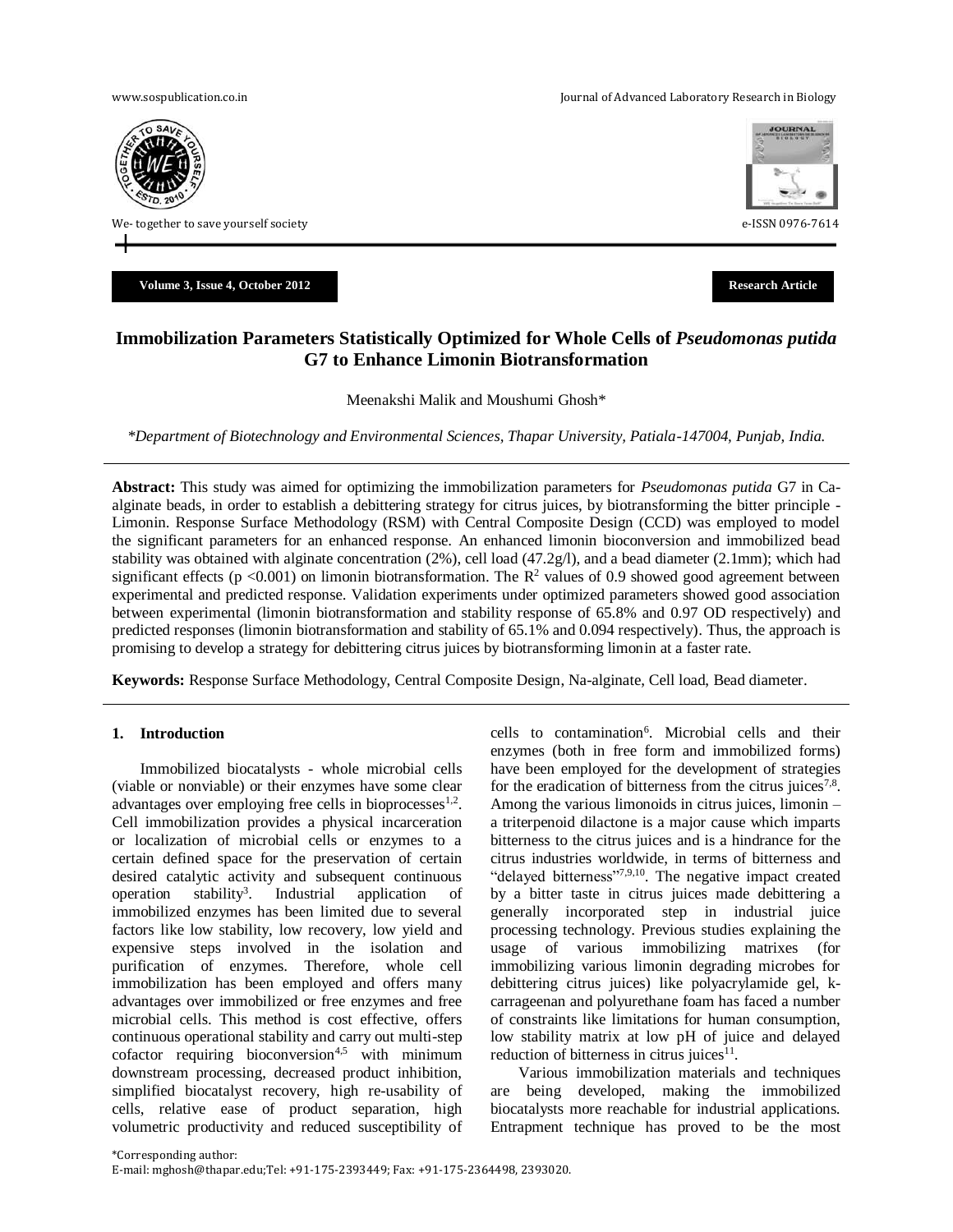significant of all immobilization techniques, for immobilizing whole cells into gel matrices<sup>12</sup>. Entrapment of living microbial cells in the gel matrix of alginate has proved to be quite promising and has been widely used and the technique is simple, fast, cost effective, biocompatible, chemically inert, functional in the organic phase or biphasic system<sup>13-15</sup>. However, immobilized system faces a limitation of diffusional resistances to both substrate and product formed, which in turn determine the overall yield or biotransformation. Various physiological factors such as alginate concentration, cell loading and bead diameter are considerable parameters for immobilization<sup>16</sup>. Therefore, optimization of such parameters is an important prerequisite.

Response surface methodology (RSM) is a collection of statistical technique that has been applied successfully in biotechnology, for optimization and evaluation of significant parameters for desired responses in various processes $17,18$ . The conventional approach is time consuming and involves variation of one variable at a time, and limits the evaluation of the combined effects of all the factors involved in the process. Based on the multivariate non-linear model (which reduces the number of experiments, improves statistical interpretation possibilities, reduction in number of experiments and time required for overall analysis), RSM is useful for the evaluation and better understanding of the interactions of the various significant parameters within a limited number of experiments<sup>19,20</sup>.

The objective of this study was to employ response surface methodology for the best optimization of immobilization parameters (alginate concentration, cell load, and bead diameter) and to detect their interaction and combined effects to obtain maximum response (activity and stability).

# **2. Materials and Methods**

# **2.1 Microorganism and Culture Conditions**

The lyophilized bacterial strain of *P. putida* G7 (MTCC 1658) was procured from the microbial type culture collection and a gene bank (MTCC), Institute of Microbial Technology (IMTECH), Chandigarh. The nutrient medium for *P. putida* G7 was Luria-Bertani broth and mineral minimal medium (M63) supplemented with 0.5% limonin. The strain was grown with shaking at 150 RPM at 30°C. The log phase cultures were used for agar and calcium alginate immobilization. All chemicals were purchased from Merck (Darmstadt, Germany), except Na-alginate and agar, which were purchased from Sigma (St. Louis, MO, USA).

# **2.2 Immobilization of whole cells**

The limitation and low response of immobilization by adsorption and attachment<sup>21,22</sup> as compared to entrapment method, has helped to choose the entrapment method for this study. The bacterial cells of *P. putida* G7 were immobilized by entrapment using different matrices like agar and sodium alginate as explained by Tapingkae *et al*., (2010). A sterile standard buffer containing a range of 0.5% to 4% (w/v) of sodium alginate and agar (Sigma, St. Louis, MO, USA) were prepared by autoclaving it at  $121^{\circ}$ C (15 psi) for 15 min. Both the immobilizing solutions (Naalginate and agar solution of variable concentrations) (2.5ml) at 50°C were mixed with 2.5ml of buffer containing 1g of wet weight of cell at 60°C. Sterile syringes (2ml) were then filled with the cell/alginate and cell/agar solutions and 0.5ml was dropped through a 0.45mm x 12mm needles into a 25ml of stirring 0.2M chilled CaCl<sub>2</sub> solution respectively. Another set of beads was prepared with Na-alginate and agar which does not harbor any bacterial cells and were taken as controls. Each set of beads was transferred to sterile tubes and were kept on shaking condition in a 0.3M CaCl<sub>2</sub> solution overnight at  $4^{\circ}$ C.

Several different cell loads of 5, 10, 20, 30, 40, 50, 60mg/ml were also used for immobilization with variable bead diameters of 1-4mm, during the maximum limonin biotransformation in citrus juice using immobilized cells.

# **2.3 Limonin biotransformation in citrus juices using immobilized cells of** *P. putida* **G7**

The log phase revived culture of *P. putida* G7 with variable cell loads were used in immobilized forms (agar and Na-alginate), for limonin biotransformation in the citrus juice (100ml), taken in an Erlenmeyer flask and incubated at 30ºC. The regular aliquots of the juice sample from all the sets of free and immobilized (agar and Na-alginate) were aseptically withdrawn at regular intervals of one hour, till 36 hours. The aliquots were centrifuged at 10,000 RPM for 2 minutes at 4ºC. The pellet was then resuspended in 1ml of saline (0.85% NaCl) and the optical density was recorded at a wavelength of 600nm.

# **2.4 Estimation of cell mass and viability**

Cell growth was determined spectrophotometrically at 600nm and converted to cell count using a conversion factor (one unit at 600nm was equivalent to 10<sup>5</sup> CFU/ml, which corresponded to 28mg protein that was calculated by plotting standard graphs). In case of all immobilized conditions (agar and Naalginate), 5 beads were dissolved in 2ml of phosphate buffer (pH 7.0) and cells were collected by centrifugation at 5000 rpm at 37°C and were used for cell mass measurement, by serial dilution plate count method on Luria agar plates and incubated at 37°C for 24 h. At the end of each batch, the cell densities in the beads were enumerated using similar method to study the total cell loss upon repeated use. Viable cell counts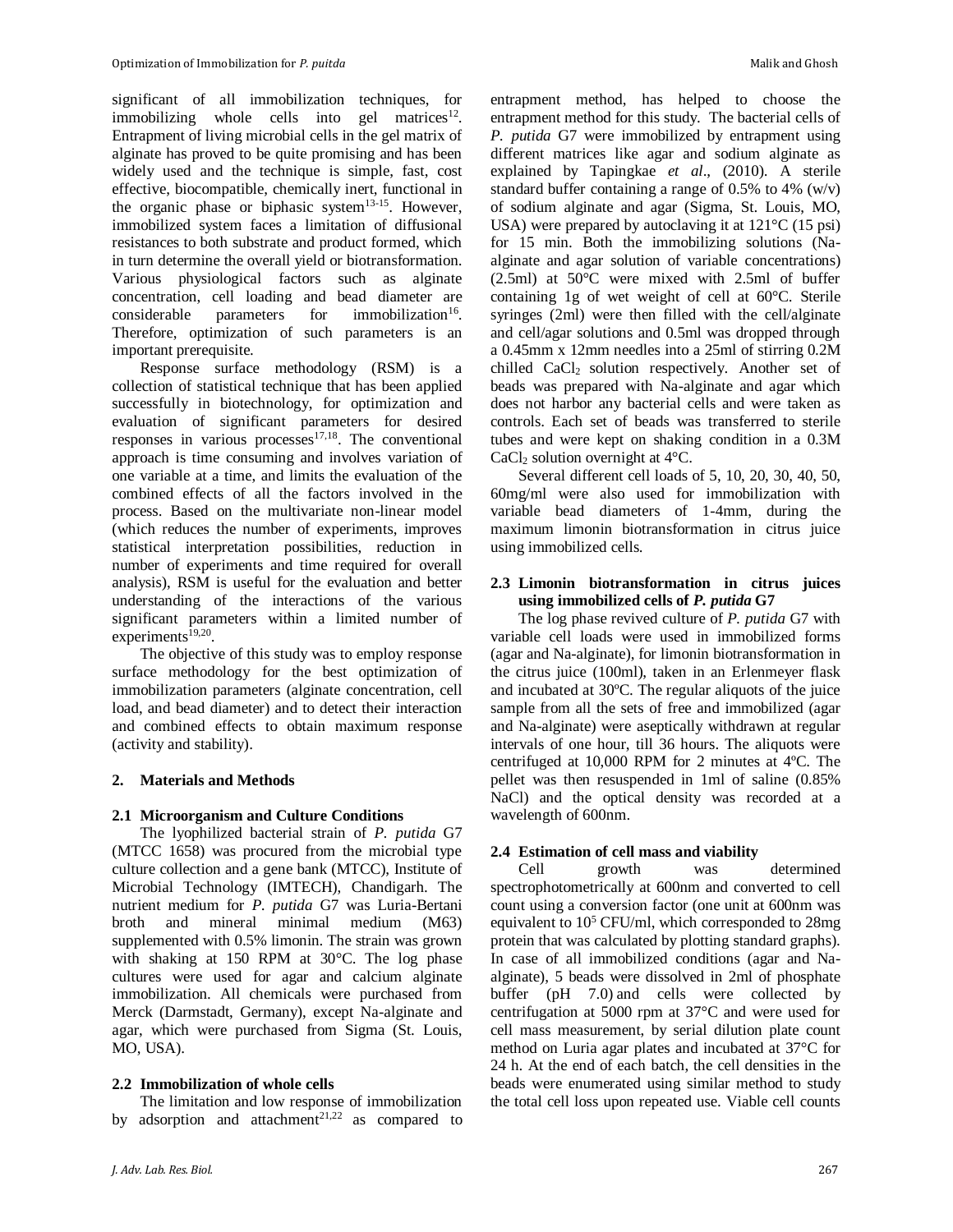were performed in duplicates and expressed in CFU/ml of immobilized beads.

# **2.5 Estimation of limonin biotransformation**

The extraction and quantification of biotransformed limonin in the supernatant of the aliquots were done by estimating the residual limonin as explained by Vaks *et al*., (1981). One milliliter of the solution containing limonin was extracted with 2ml chloroform. The chloroform was evaporated to dryness and the residue was dissolved in 0.2ml of chloroform. The limonin content was measured by developing it with 2.5ml reagent (0.1g of 4-(dimethylamino)

benzaldehyde; 3ml of acetic acid, and 2.4ml of 70% perchloric acid). The red color that has fully developed after 30 min. had a maximal absorbance at 503nm. The limonin in the unknown samples was estimated from a standard curve of pure limonin prepared similarly.

# **2.6 Selection of immobilisation method**

Whole cells immobilised by entrapment in agar and Na-alginate were analyzed for the limonin biotransformation activity, protein loading ratio, and immobilization yield, which were defined as explained by Tapingkae *et al*., (2010) as follows:

Biotransformation activity 
$$
\left(\frac{\text{units}}{\text{g}}\right) = \frac{\text{Activity of immobilised whole cells (units)}}{\text{Actual weight of cell immobilised (g)}}
$$

Protein loading ratio  $(\%) = \frac{\text{Amount of protein bound (mg)}}{\text{6.4cm}}$ Amount of protein loaded (mg) x100%

Immobilisation yield (
$$
\%
$$
) =  $\frac{\text{Total activity of immobilised whole cells (units)}}{\text{Total activity of free whole cells (units)}} \times 100\%$ 

The immobilization method providing the maximal immobilization yield was chosen for further study.

# **2.7 Statistical optimization**

After several preliminary tests based on one factor experimental results, three critical parameters were selected which have a significant effect on whole cell immobilization. The Na-alginate concentration  $(X_1)$ , Cell load  $(X_2)$  and bead diameter  $(X_3)$  were selected for further optimization. Response Surface Methodology (RSM) with Central Composite Design (CCD) was employed to detect the optimum levels and the interaction of significant variables. Table 1 represents the coded and non-coded values of the significant experimental variables at five coded  $(-\alpha, -1)$ , 0, +1, +α) levels. The zero levels of all the variables constitute to the central points while a combination of experimental variables consisting of one at its lowest level (-1) and its highest (+1) levels. A total of 20 experimental runs with different combinations of the significant parameters were carried out in triplicate that was important to estimate the response (Mean of the triplicates). The relationship of the significant parameters and their response (limonin biotransformation and bead stability) was calculated by a second order polynomial equation.

# **Y** =  $β_0$  +  $Σ$   $β_i$  **x**  $X_i$  +  $Σ$   $β_{ii}$  **x**  $X_i^2$  +  $Σ$   $β_{ij}$  **x**  $X_{ij}$

Where Y is the predicted response,  $X_i$  is the independent variable,  $β_0$  is the intercept term,  $β_i$  the linear effect,  $β_{ii}$  the squared effect and  $\beta_{ii}$  the interaction effect.

Design Expert software package (Version 2.05, Stat-Ease Inc., Minneapolis, USA) was used to estimate

*J. Adv. Lab. Res. Biol.* 268

the response of dependent parameters and their optimum levels. Re-usability of the immobilized microbial cells and free cells were evaluated under the optimized levels of significant variables.

#### **Table 1. Coded and non-coded values of the experimental variables**

|                                   | <b>Coded Values</b> |    |               |      |             |  |
|-----------------------------------|---------------------|----|---------------|------|-------------|--|
| Variables                         | $-\alpha$           |    | 0             | $+1$ | $+ \alpha$  |  |
| A-Alginate concentration (%, w/v) | 0.32                |    |               |      | 3.68        |  |
| B-Cell load (mg/ml)               | 36.5                | 40 |               |      | 45 50 53.41 |  |
| C-Bead diameter (mm)              | 1 1 6               | 15 | $\mathcal{L}$ | 2.5  | 2 R.A       |  |

### **3. Results and Discussion**

#### **3.1 Conventional studies**

Among the various preliminary experiments performed for the selection of process parameters effecting limonin biotransformation in citrus juice, alginate concentration, cell load and bead diameter were screened as the most significant parameters for maximal limonin biotransformation by immobilized *P. putida* G7. Limonin in citrus juice was biotransformed up to 40% and 58% with *P. putida* G7 cells (cell load of 50mg/ml) immobilized in agar and alginate respectively (Fig. 1). Biotransformation response with cell immobilized in agar (concentration of 2.5% and bead diameter of 2.0mm) was lower i.e. 30%, as compared to the cells immobilized in alginate (concentration of 3% and bead diameter of 2.5mm) which showed a response of 57% in citrus juice (Fig. 2). Based on the response of conventional studies, alginate was preferred as a matrix for immobilizing *P. putida* G7 cells to direct the further studies for limonin biotransformation in citrus juice.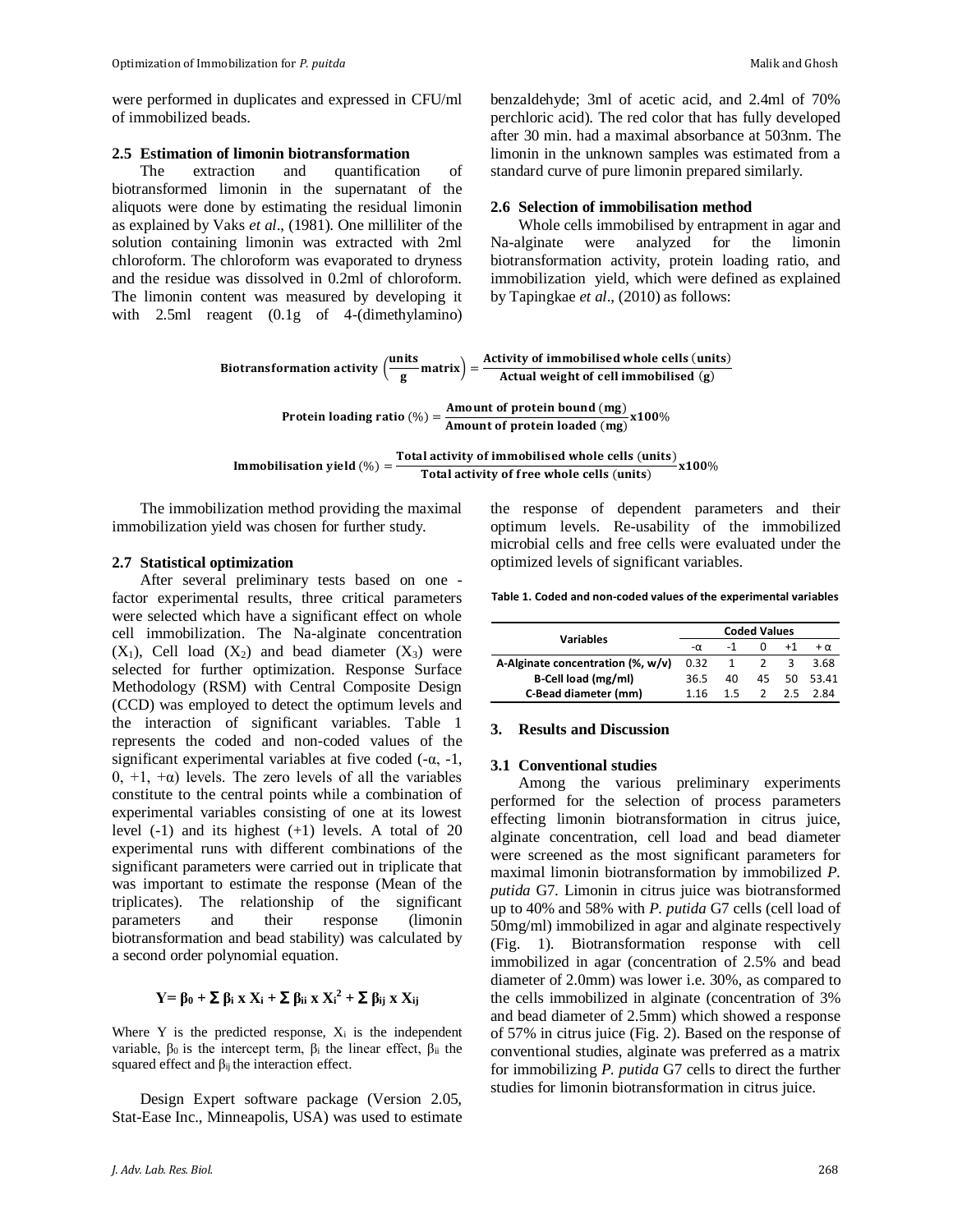

**Fig. 1. Effect of cell load concentration (mg/ml) in alginate beads on limonin biotransformation.**



**Fig. 2. Effect of alginate and agar concentration (%) with their respective bead size (mm) on limonin biotransformation with immobilized** *P. putida* **G7 cells.**

## **3.2 Statistical analysis**

The combined effect or the interrelationship of the parameters for limonin biotransformation response was observed with a face centered cube design of  $2^3=8+6$ center points and  $6$  (2x3) star points which lead to a total of 20 experiments. Based on the optimization of process parameters and the experimental results (obtained from CCD and regression analysis) (Table 2), the relationship between the limonin biotransformation and the significant parameters (alginate concentration, cell load and bead diameter) was established in the form of a quadratic polynomial equation. The equation for the model in terms of coded factors is as follows:

```
Limonin biotransformation (R1)
       = +64.43 + 0.70 * A + 2.56 * B + 1.40* C - 2.60 * A * B - 1.07 * A * C - 0.37* B * C - 0.28 * A2 - 3.42 * B2 - 1.60∗
```
Where, Y is the response value for limonin biotransformation (%), A-Alginate concentration, B-Cell Load, C-Bead diameter, R1-Limonin Biotransformation (%), R2-Stability (O.D. 600nm).

The analysis of variance (ANOVA) of the model for limonin biotransformation is presented in Table 3. The F value (14.97) of the model signifies the significance of the model and there was only 0.01% chance that the model F value must have occurred due to noise. Regression analysis results have revealed  $\mathbb{R}^2$ (coefficient of determination and the value more closer to 1 indicates the model fit of the experimental data) value of 0.9309, which signifies that the model was enabled to explain only 7% of the total variance. The adjusted  $\mathbb{R}^2$  (adjusted determination coefficient) value of 0.8687 was quite high which indicates the high reliability of the model and the quadratic polynomial equation. The values of "Prob>F" of the model far less than 0.05, indicates the significant and desirability of the model terms. The "Lack of Fit F-value" of 843.93 implies the Lack of Fit is significant. There is only a 0.01% chance that a "Lack of Fit F-value" this large could occur due to noise. "Adeq Precision" measures the signal to noise ratio (a ratio greater than 4 is desirable) and the ratio of 12.862 indicates an adequate signal. A low value of CV (coefficient of variation) of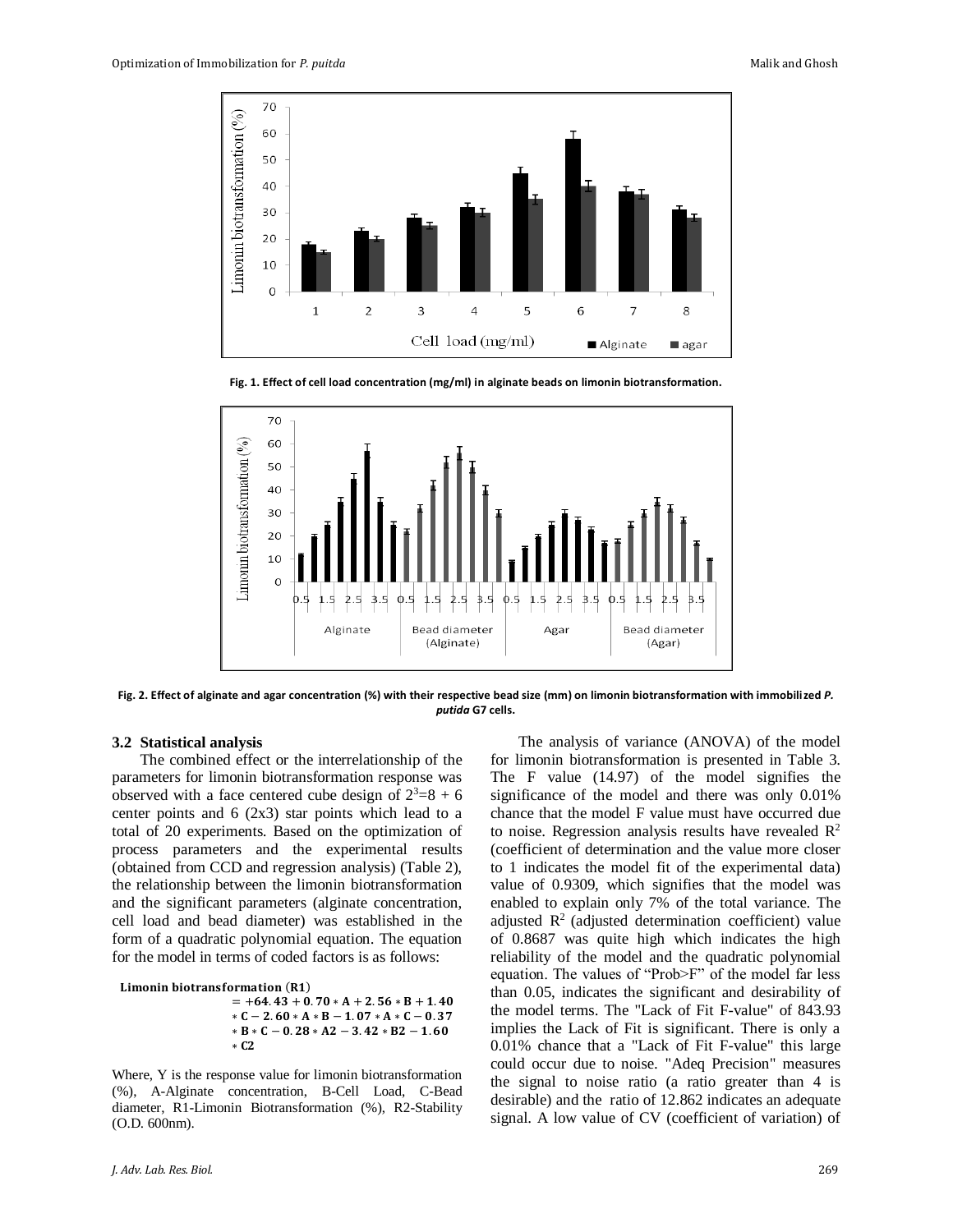2.76% signifies a high degree of precision and a good deal of reliability of the experimental values. According to this model, the significant parameters A-B has shown the highest interaction effect, followed by A-C and B-C with the least interaction, for the maximal response of limonin biotransformation.

The experimental relationship between the stability of the beads (response) and the three significant parameters in the coded values is presented as:

 () = +. + . ∗ + . − ∗ + . − ∗ − . ∗ ∗ − . − ∗ ∗ − . − ∗ ∗ + . − ∗ + . − ∗ + . ∗ 

Where, Y is the response value for limonin biotransformation (%), A-Alginate concentration, B-Cell Load, C-Bead diameter, R1-Limonin Biotransformation (%), R2-Stability (O.D. 600nm). This response is of great importance in estimating the bead scabrousness for their potential to withstand mechanical stress23. The analysis of variance (ANOVA) for this model is presented in Table 4.

The F value (14.97) of the model signifies the significance of the model and there was only 0.01% chance that the model F value must have occurred due to noise. Regression analysis results presenting the  $\mathbb{R}^2$ (coefficient of determination) and adjusted  $R^2$  (adjusted determination coefficient) values of 0.9253 and 0.8581 respectively, was quite high which indicates the high reliability of the model and the quadratic polynomial equation. The values of "Prob>F" of the model far less than 0.05, indicates the significant and desirability of the model terms. The "Lack of Fit F-value" of 5.31 implies the Lack of Fit is significant and the corresponding 0.01% chance that a "Lack of Fit Fvalue" this large could occur due to noise. "Adeq Precision" ratio value of 12.683 indicates an adequate signal which signifies a high degree of precision with a good deal of reliability of the experimental values. According to this model, the significant variables A-B has shown the highest interaction effect, followed by A-C and B-C with the least interaction, for the maximal response of the high stability of the alginate beads.

**Table 2. Response surface central composite design (CCD) and experimental limonin biotransformation.**

| Std. Order | Runs | Α    | В     | C    | <b>Experimental (R1)</b> |       | Predicted (R1) Experimental (R2) | Predicted (R2) |
|------------|------|------|-------|------|--------------------------|-------|----------------------------------|----------------|
| 1          | 10   | 1.00 | 40.00 | 1.50 | 49.7                     | 50.42 | 0.07                             | 0.072          |
| 2          | 8    | 3.00 | 40.00 | 1.50 | 61.8                     | 59.17 | 0.16                             | 0.15           |
| 3          | 11   | 1.00 | 50.00 | 1.50 | 62.7                     | 61.49 | 0.13                             | 0.12           |
| 4          | 13   | 3.00 | 50.00 | 1.50 | 60.1                     | 59.83 | 0.138                            | 0.15           |
| 5          | 4    | 1.00 | 40.00 | 2.50 | 56                       | 56.12 | 0.12                             | 0.11           |
| 6          | 15   | 3.00 | 40.00 | 2.50 | 59.5                     | 60.57 | 0.15                             | 0.15           |
| 7          | 18   | 1.00 | 50.00 | 2.50 | 63.2                     | 65.69 | 0.138                            | 0.14           |
| 8          | 9    | 3.00 | 50.00 | 2.50 | 60.6                     | 59.74 | 0.145                            | 0.14           |
| 9          | 2    | 0.32 | 45.00 | 2.00 | 63.8                     | 62.47 | 0.089                            | 0.094          |
| 10         | 17   | 3.68 | 45.00 | 2.00 | 63.3                     | 64.83 | 0.15                             | 0.15           |
| 11         | 1    | 2.00 | 36.59 | 2.00 | 50.1                     | 50.45 | 0.092                            | 0.10           |
| 12         | 14   | 2.00 | 53.41 | 2.00 | 59.2                     | 59.05 | 0.132                            | 0.13           |
| 13         | 3    | 2.00 | 45.00 | 1.16 | 55.6                     | 57.54 | 0.126                            | 0.13           |
| 14         | 19   | 2.00 | 45.00 | 2.84 | 64                       | 62.25 | 0.15                             | 0.15           |
| 15         | 16   | 2.00 | 45.00 | 2.00 | 64.5                     | 64.43 | 0.11                             | 0.11           |
| 16         | 7    | 2.00 | 45.00 | 2.00 | 64.4                     | 64.43 | 0.11                             | 0.11           |
| 17         | 20   | 2.00 | 45.00 | 2.00 | 64.5                     | 64.43 | 0.11                             | 0.11           |
| 18         | 12   | 2.00 | 45.00 | 2.00 | 64.4                     | 64.43 | 0.1                              | 0.11           |
| 19         | 6    | 2.00 | 45.00 | 2.00 | 64.3                     | 64.43 | 0.11                             | 0.11           |
| 20         | 5    | 2.00 | 45.00 | 2.00 | 64.5                     | 64.43 | 0.11                             | 0.11           |

**Table 3. Analysis of variance (ANOVA) of the model for limonin biotransformation.**

| Source             | <b>Sum of Squares</b> | df | <b>Mean Square</b> | F Value | $p-value (Prob > F)$ |             |
|--------------------|-----------------------|----|--------------------|---------|----------------------|-------------|
| Model              | 379.49                | 9  | 42.17              | 14.97   | 0.0001               | significant |
| A-Alginate conc.   | 6.69                  | 1  | 6.69               | 2.38    | 0.1543               |             |
| <b>B-Cell load</b> | 89.21                 | 1  | 89.21              | 31.67   | 0.0002               |             |
| C-Bead diameter    | 26.79                 | 1  | 26.79              | 9.51    | 0.0116               |             |
| AΒ                 | 54.08                 | 1  | 54.08              | 19.20   | 0.0014               |             |
| АC                 | 9.24                  | 1  | 9.24               | 3.28    | 0.1001               |             |
| BС                 | 1.12                  | 1  | 1.12               | 0.40    | 0.5416               |             |
| $A^2$              | 1.09                  | 1  | 1.09               | 0.39    | 0.5476               |             |
| $B^2$              | 168.74                | 1  | 168.74             | 59.91   | < 0.0001             |             |
| c <sup>2</sup>     | 36.94                 | 1  | 36.94              | 13.12   | 0.0047               |             |
| <b>Residual</b>    | 28.16                 | 10 | 2.82               |         |                      |             |
| Lack of Fit        | 28.13                 | 5  | 5.63               | 843.93  | < 0.0001             | significant |
| <b>Pure Error</b>  | 0.033                 | 5  | 6.667E-003         |         |                      |             |
| <b>Cor Total</b>   | 407.66                | 19 |                    |         |                      |             |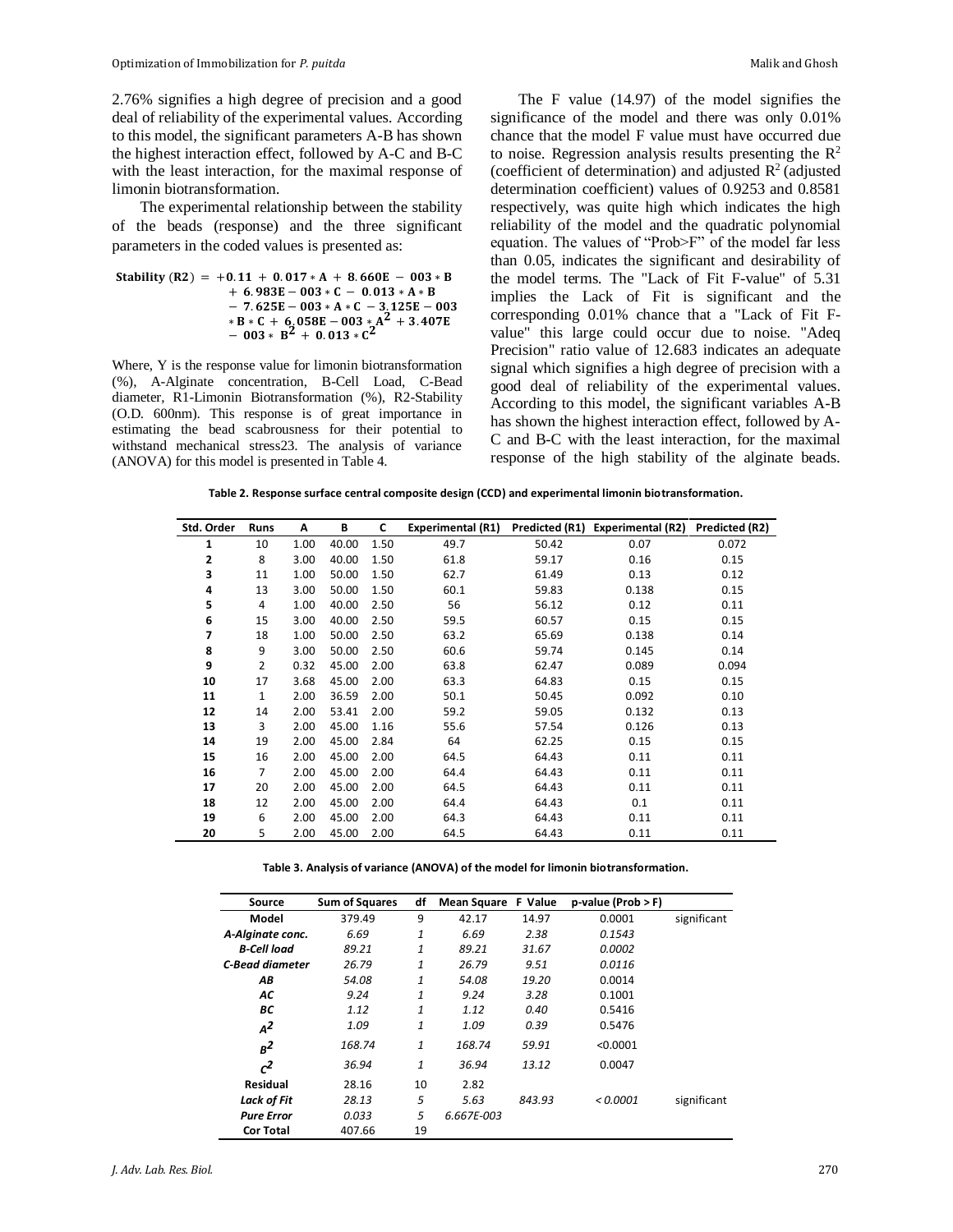| Source                 | <b>Sum of Squares</b> | df           | Mean Square |       | F-value p-Value (Prob > F) |             |
|------------------------|-----------------------|--------------|-------------|-------|----------------------------|-------------|
| Model                  | 0.010                 | 9            | 1.157E-003  | 13.76 | 0.0002                     | significant |
| A-Alginate conc.       | 4.133E-003            | 1            | 4.133E-003  | 49.16 | < 0.0001                   |             |
| <b>B-Cell load</b>     | 1.024E-003            | $\mathbf{1}$ | 1.024E-003  | 12.18 | 0.0058                     |             |
| <b>C-Bead diameter</b> | 6.659E-004            | 1            | 6.659E-004  | 7.92  | 0.0183                     |             |
| AB                     | 1.378E-003            | $\mathbf{1}$ | 1.378E-003  | 16.39 | 0.0023                     |             |
| AC                     | 4.651E-004            | 1            | 4.651E-004  | 5.53  | 0.0405                     |             |
| BС                     | 7.812E-005            | $\mathbf{1}$ | 7.812E-005  | 0.93  | 0.3578                     |             |
| $A^2$                  | 5.289E-004            | $\mathbf{1}$ | 5.289E-004  | 6.29  | 0.0310                     |             |
| $B^2$                  | 1.672E-004            | 1            | 1.672E-004  | 1.99  | 0.1888                     |             |
| c <sup>2</sup>         | 2.288E-003            | 1            | 2.288E-003  | 27.21 | 0.0004                     |             |
| Residual               | 8.407E-004            | 10           | 8.407E-005  |       |                            |             |
| Lack of Fit            | 7.074E-004            | 5            | 1.415E-004  | 5.31  | 0.045                      | significant |
| <b>Pure Error</b>      | 1.333E-004            | 5            | 2.667E-005  |       |                            |             |
| <b>Cor Total</b>       | 0.011                 | 19           |             |       |                            |             |

**Table 4. Analysis of variance (ANOVA) of the model for stability.**

### **3.3 RSM analysis**

The response model developed was further represented in the form of contour plots for a better understanding of the interaction among the three significant parameters and for the detection of the optimum level of each parameter for a maximum response. The contour plot showed the interaction of two independent parameters when the third parameter is fixed at zero (Fig. 3 a-c), which represents the limonin biotransformation response. Limonin biotransformation increases moderately with increasing alginate concentration from 2% to 3% (w/v), with a high increase in cell load results in highly biotransformation

(Fig. 3a). Fig. 3b demonstrates that response increases moderately with an increase in bead diameter and alginate concentration. An increased response was observed to increase in cell load, and bead diameter (Fig. 3c). The increase in limonin biotransformation when alginate concentration is increased (2-3%) can be due to the facilitation of mass transfer rate of the substrate and product formed $24-27$ . The increase in response to an increase in bead size and cell load can be attributed with effective utilization of the total cell load for limonin bioconversion, within an increased bead space which had protected the reaction from the unfavorable external pH of the juice.

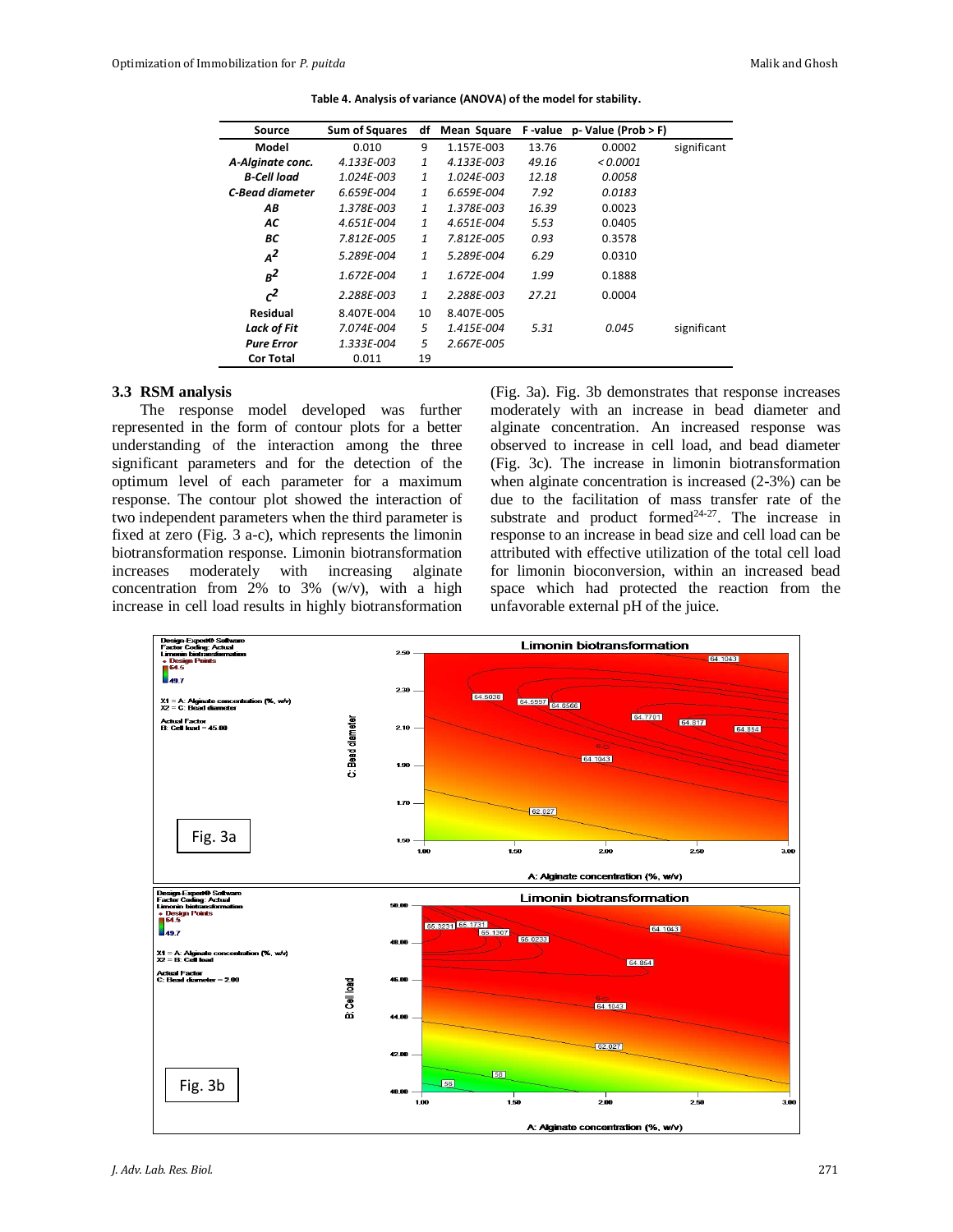

**Fig. 3. Contour plots of limonin biotransformation which depicts the interaction among a. alginate concentration (%) and bead diameter (mm), b. alginate concentration (%) and cell load (mg/ml) c. bead diameter and cell load (mg/ml).**

The contours for stability with regard to the significant parameters of alginate concentration, cell load, and bead diameter are presented in Fig. 4a-c. Fig. 4a shows that higher stability could be obtained at a moderate alginate concentration and low cell load. Fig. 4b dictates that stability increases with an increased bead diameter and at a moderate alginate concentration. Low cell load and a moderate bead diameter direct towards an increased response for stability (Fig. 4c). Moderate concentration of alginate supports for stable beads as low concentrations causes cell leakage due to flimsy beads and high concentrations of alginate direct the beads to a brittle nature<sup>24,28,29</sup>.

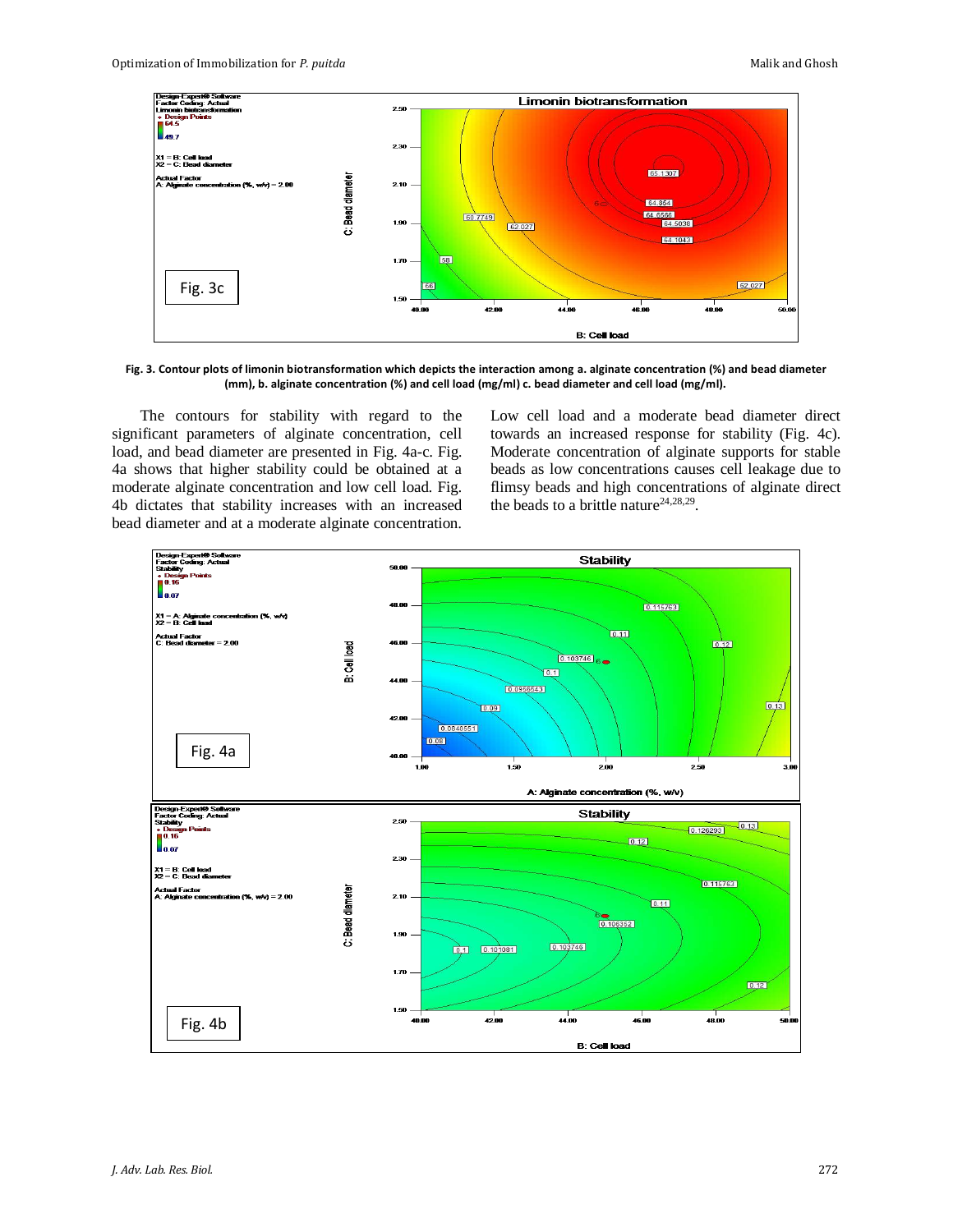

**Fig. 4. Contour plots of stability which depicts the interaction among a. alginate concentration (%) and cell load (mg/ml), b. bead diameter (mm) and cell load (mg/ml), c. alginate concentration (%) and bead diameter (mm).**

#### **3.4 Validation of the model**

The experimental model was validated by considering both activity and stability for a high limonin biotransformation and low OD600 nm responses, with the help of the regression equation. The experimental reactions (100ml Erlenmeyer flask containing 50ml citrus juice) with immobilized cells, for the maximum response, included an alginate concentration of 2%, a cell load of 47.2g/l, and a bead diameter of 2.1mm. The predicted values for the maximum response of limonin biotransformation and stability giving these conditions were 65.1% and 0.094 respectively. The experiments were conducted in triplicates and maximum response to all the optimized conditions were 65.8% and 0.97 OD.

#### **3.5 Re-usability of immobilized cell**

The re-usability of the immobilized cells *P. putida* G7 was compared with free cells (20 beads, equivalent to 47mg/ml cells and free cells - 47mg/ml cells), for the evaluation of limonin biotransformation under the optimized parameters, at the original pH of citrus juice  $(4 \text{ pH})$  and at 35 $\degree$ C.

The immobilized bacterial cells and free cells were evaluated for their biotransformation potential in successive cycles. After each cycle, the alginate beads were filtered and the free cells were collected by centrifugation, washed with saline and phosphate buffer and were then reused for limonin biotransformation in the next set of citrus juice. All the reaction conditions were kept constant for every batch cycle. The biotransformation reaction was carried out for 3 hours and the bioconversion during each cycle by immobilized and free cells is presented in Fig. 5. The results depict a faster bioconversion and high reusability (till the  $8<sup>th</sup>$  cycle) of immobilized cells as compared to free cells (till the  $5<sup>th</sup>$  cycle). This high performance of the immobilized cells indicates towards the higher rate of limonin biotransformation by *P. putida* G7, which indicate that the immobilization matrix has protected the cells from the external environment (low pH and other cell activity hampering essential oils or inhibitors in the juice), for a better performance. The optimization of immobilization parameters for immobilizing bacterial cells to get an enhanced response for limonin biotransformation of 65% in a time span of 3 hours has an advantage over the other immobilizing matrices used so far (which shows a delayed limonin biotransformation in up to 50-  $60 \text{ hrs}$ <sup>29</sup>.



**Fig. 5. Re-usability of free and alginate immobilized** *P. putida* **G7 cells for limonin biotransformation.**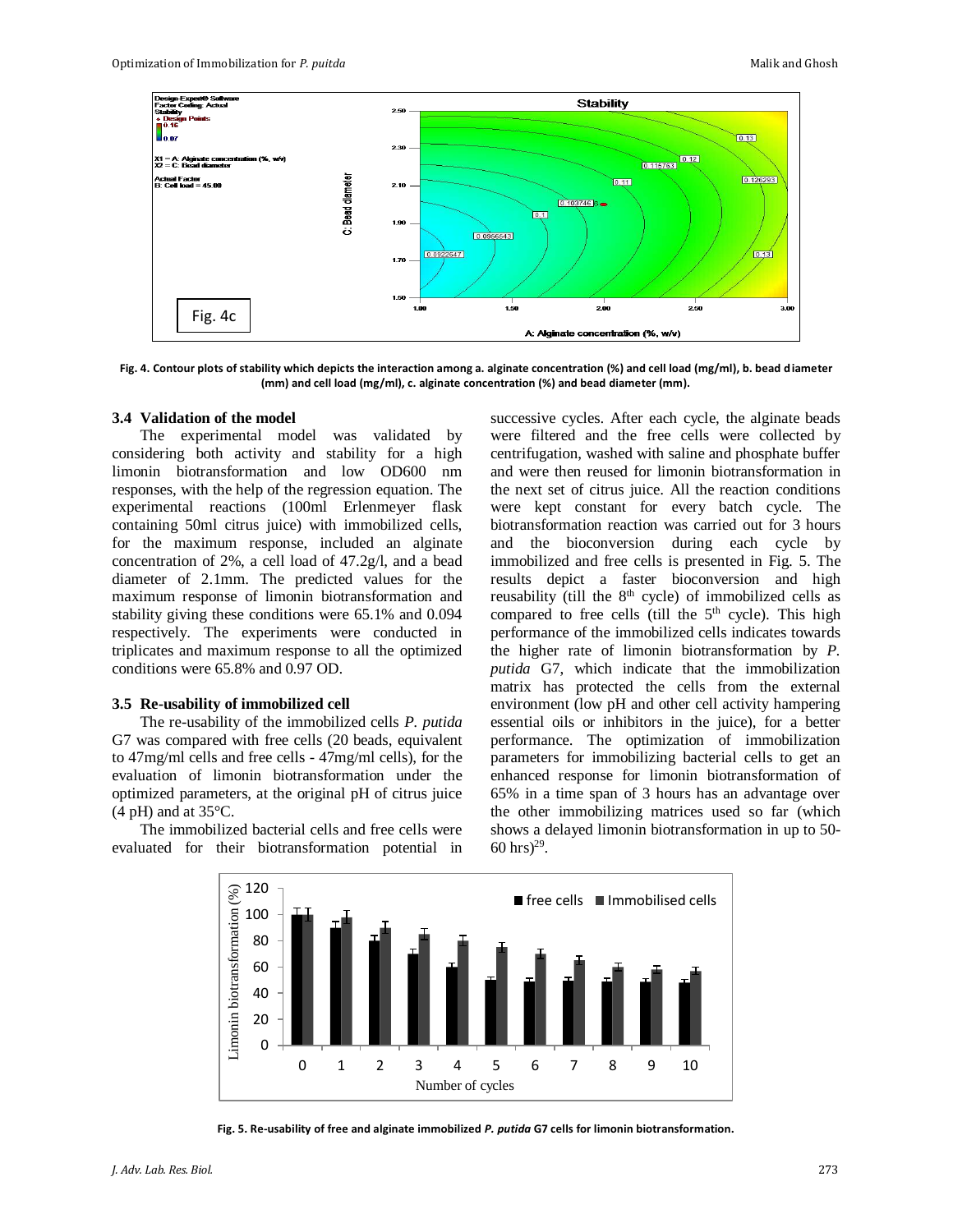### **4. Conclusion**

The employment of immobilized *P. putida* G7 cells for an enhanced limonin biotransformation in a very short span of time, under optimized conditions; prove to be a promising technology for debittering citrus juices. This study indicates the significance and essentiality of statistical tools like RSM, for optimization of process parameters in order to improve the respective response.

### **Acknowledgment**

This work was supported by Mr. M. Malik, as a Senior Research Fellowship by Council of Scientific and Industrial Research, Human Research Development Group, New Delhi is duly acknowledged.

### **References**

- [1]. Krasaekoopt, W., Bhandari, B. and Deeth, H. (2003). Evaluation of encapsulation techniques of probiotics for yoghurt. *International Dairy Journal,* 13(1): 3-13.
- [2]. Birgisson, H., Wheat, J.O., Hreggvidsson, G.O., Kristjánsson, J.K., Mattiasson, B. (2007). Immobilization of a recombinant Escherichia coli producing a thermostable α-l-rhamnosidase: Creation of a bioreactor for hydrolyses of naringin. *Enzyme and Microbial Technology*, 40:1181-1187.
- [3]. Karel, S.F., Libicki, S.B. and Robertson, C.R. (1985). The immobilization of whole cells: engineering principles. *Chemical Engineering Science*, **40:** 1321–1354.
- [4]. Hsiau, L.T., Lee, W.C., & Wang, F.S. (1997). Immobilization of whole-cell penicillin G acylase by entrapping within polymethacrylamide beads. *Applied Biochemistry and Biotechnology*, 62(2-3): 303-15.
- [5]. Babu, P.S. and Panda, T. (1991). Studies on improving techniques for immobilizing and stabilizing penicillin amidase associated with *E. Coli* cells. *Enzyme Microb. Technol.,* 13: 676– 682.
- [6]. Bernal, V., Sevilla, Á., Cánovas, M., Iborra, J.L. (2007). Production of L-carnitine by secondary metabolism of bacteria. *Microbial Cell Factories*, 6: 31–48.
- [7]. Hasegawa, S. and Maier, V.P. (1983). Solutions to the limonin bitterness problem of citrus juices [Triterpene derivatives]. *Food Technol.*, 37: 73– 77.
- [8]. Canovas, M., Garcia-Cases, L. and Iborra, J. (1998). Limonin consumption at acidic pH values and absence of aeration by *Rhodococcus fascians* cells in batch and immobilized continuous systems. *Enz. Microbial. Technol.*, 22: 111–116.
- [9]. Sun, C., Chen, K., Chen, Y. and Chen, Q. (2005). Contents and antioxidant capacity of limonin and nomilin in different tissues of citrus fruit of four cultivars during fruit growth and maturation. *Food Chem.*, 93: 599–605.
- [10]. Roy, A. and Saraf, S. (2006). Limonoids: Overview of significant bioactive triterpenes distributed in the plant kingdom. *Biol. Pharm. Bull.*, 29: 191–201.
- [11]. Canovas, M., Garcia-Cases, L. and Iborra, J.L. (1996). pH influence on the consumption of limonin species by *Rhodococcus fascians* cells. *Biotechnol. Lett.,* 18: 423-428.
- [12]. Willaert, R.G., De Backer, L. and Baron, G.V. (1996). Mass transfer in immobilised cell systems. In: Willaert, R.G., Baron, G.V., De Backer L. (eds) Immobilised living cell systems: modelling and experimental methods. John Wiley & Sons, Chichester, England, pp 21–45.
- [13]. Gervais, T.R., Carta, G. and Gainer, J.L. (2003). Asymmetric synthesis with immobilized yeast in organic solvents: equilibrium conversion and effect of reactant partitioning on whole cell biocatalysis. *Biotechnol. Prog.*, 19: 389–395.
- [14]. Li, Y.G., Xing, J.M., Xiong, X.C., Li, W.L., Gao, H.S. and Liu, H.Z. (2008). Improvement of biodesulfurization activity of alginate immobilized cells in biphasic systems. *J. Industrial Microbiol. Biotechnol.*, 35: 145–150.
- [15]. Garikipati, S.V.B.J., McIver, A.M., Peeples, T.L. (2009). Whole-cell biocatalysis for 1-naphthol production in liquid–liquid biphasic systems. *Appl. Environ. Microbiol.*, 75: 6545–6552.
- [16]. Dwevedi, A. and Kayastha, A.M. (2009). Optimal immobilization of beta-galactosidase from Pea (*Ps*BGAL) onto Sephadex and chitosan beads using response surface methodology and its applications. *Biores. Technol.*, 100: 2667–2675.
- [17]. Lee, J.H., Chae, M.S., Choi, G.H., Lee, N.K. and Paik, H.D. (2009). Optimization of medium composition for production of the antioxidant substances by *Bacillus polyfermenticus* SCD using response surface methodology. *Food Sci. Biotechnol.*, 18: 959–964.
- [18]. Potumarthi, R., Subhakar, C., Pavani, A. and Jetty, A. (2008). Evaluation of various parameters of calcium-alginate immobilization method for enhanced alkaline protease production by *Bacillus licheniformis* NCIM-2042 using statistical methods. *Bioresour. Technol.*, 99: 1776–1786.
- [19]. Goksungur, S., Dagbagli, A. and Ucan, A. Güvenç, U. (2005). Optimization of pullulan production from synthetic medium by *Aureobasidium pullulans* in a stirred tank reactor by response surface methodology. *J. Chemical Technol. Biotechnol.*, **80:** 819–827.